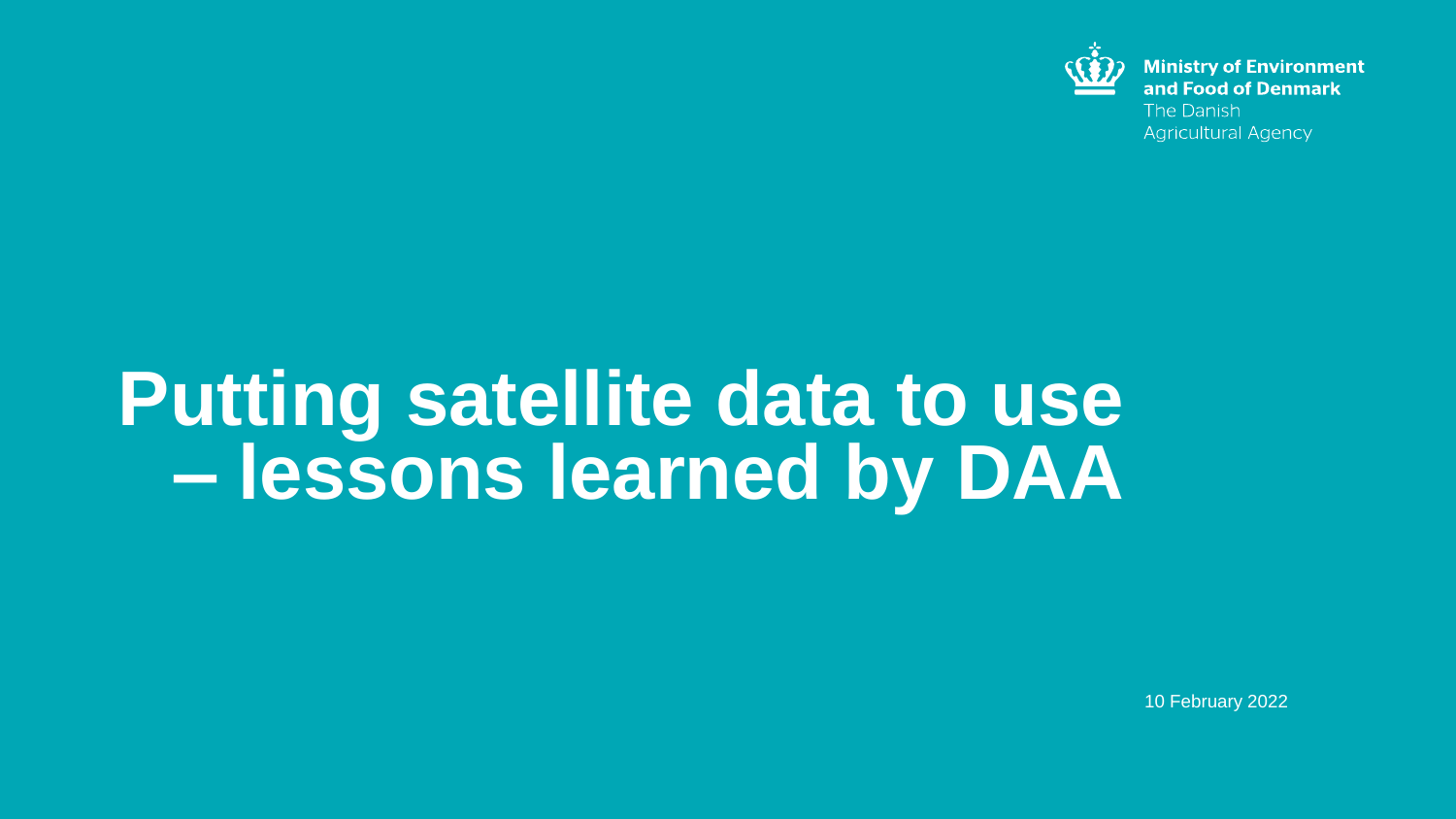# **Agenda**

**Basic payment monitoring in Denmark**

- **CbM practice in 2021/2022**
- **Using satellite data for a risk-based sampling**
- **Lessons learned**
- **Future plans regarding the Area monitoring system**
	- **Ongoing challenges**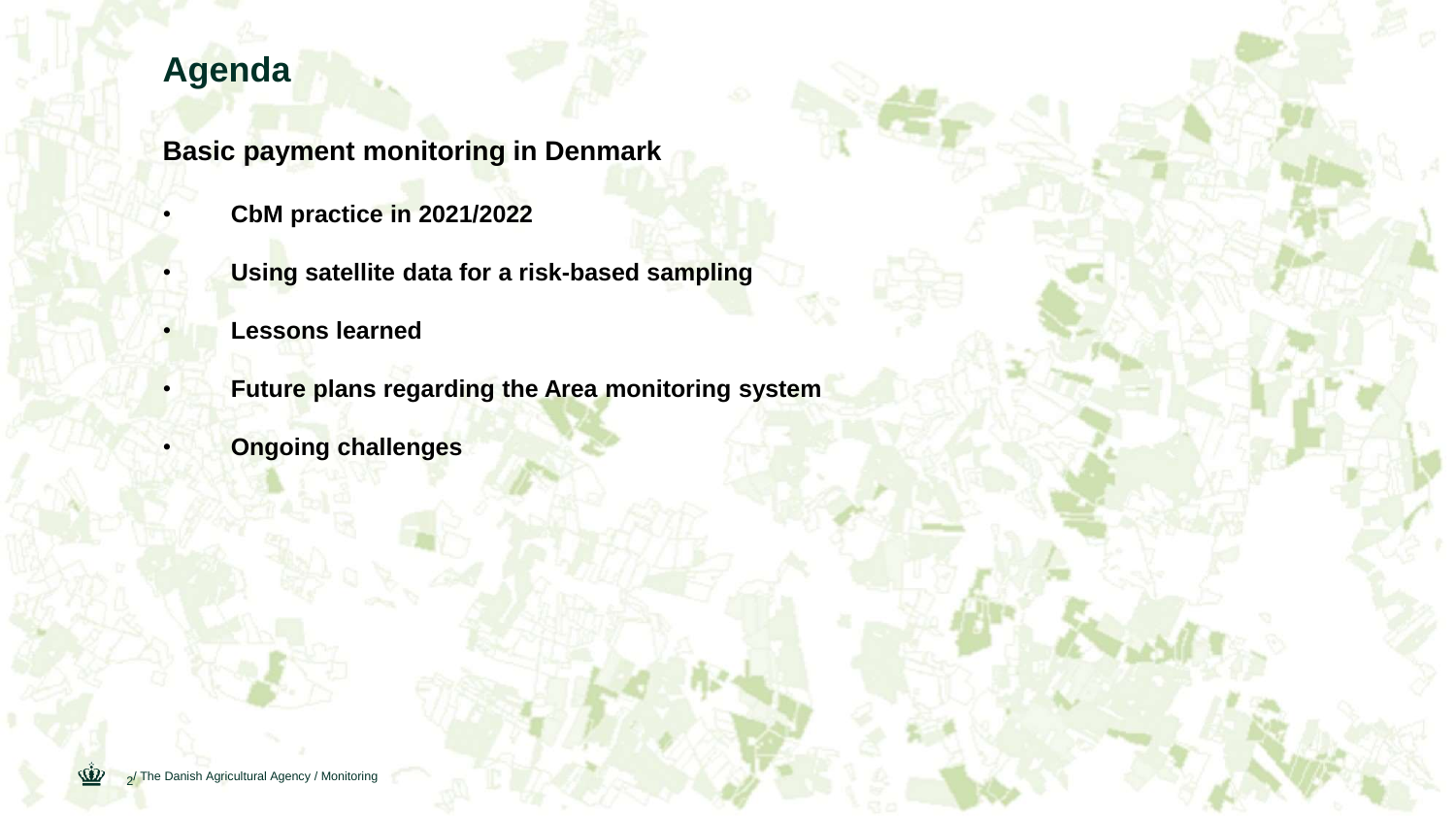#### **CbM practice when monitoring Basic payment scheme in Denmark**

- **Monitoring the activity requirement on parcels with monitorable crops (leaving out permanent crops etc.)**
- **Fully automated setup. All the way from** 
	- **data leaving the agency after application deadline (June)**
	- **return of analyzed data from external supplier (once in july and daily in August, September and October)**
	- **calculating consequences for the farmer, has he met the activity requirement?)**
	- **displaying them as a traffic light in af web GIS (nudging farmers)**
	- **sending out hearings using our new app (end October)**
	- **Making payments to the farmer**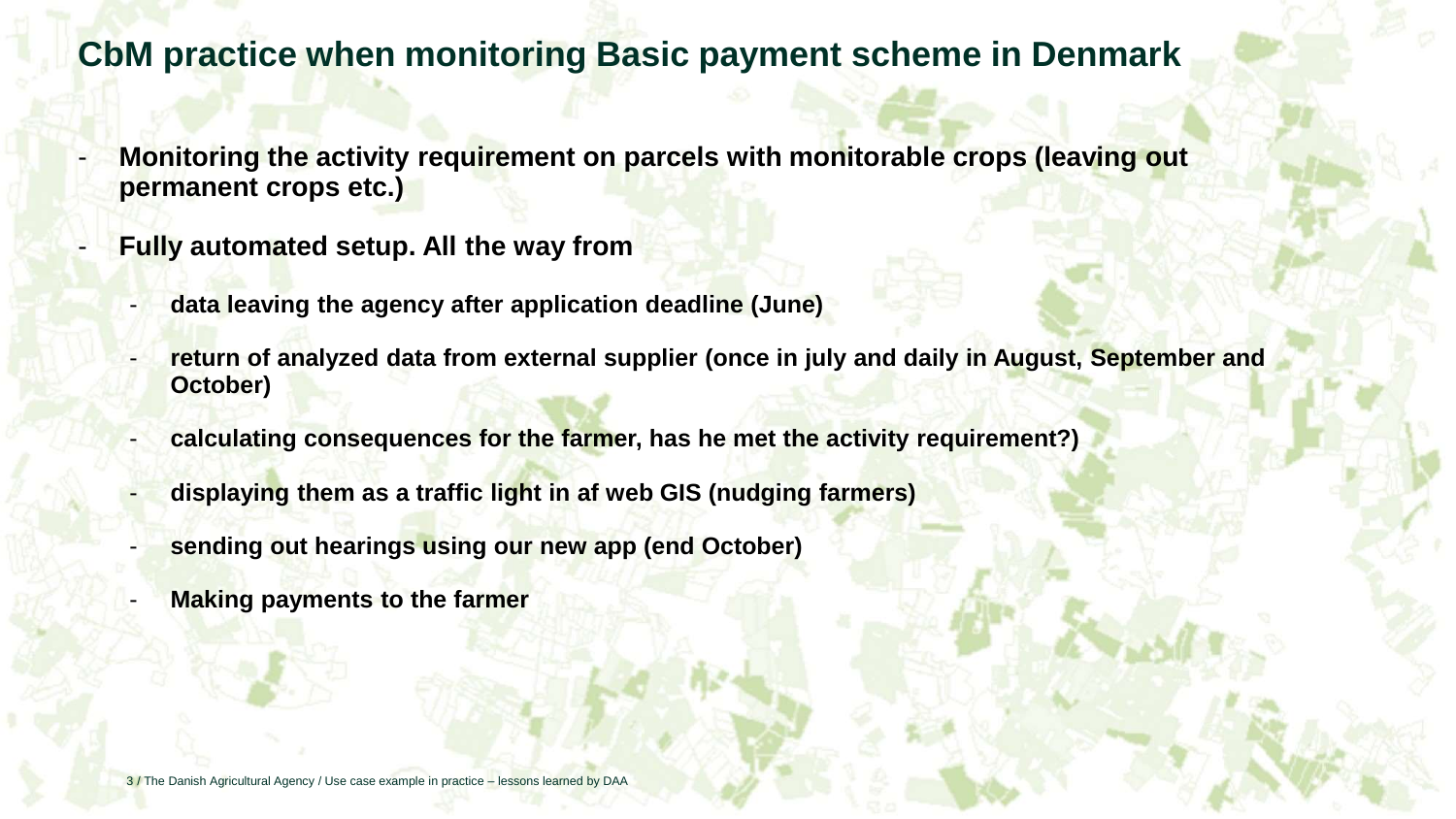### **Using satellite data for a risk-based sampling**

- We also use satellite data for assessing parcels that should be a part of the risk-based sampling
	- **Farmers who are exempted from crop diversification and ecological focus area obligations**
- **Farmers with a high bare soil index in September with regards to catch crops**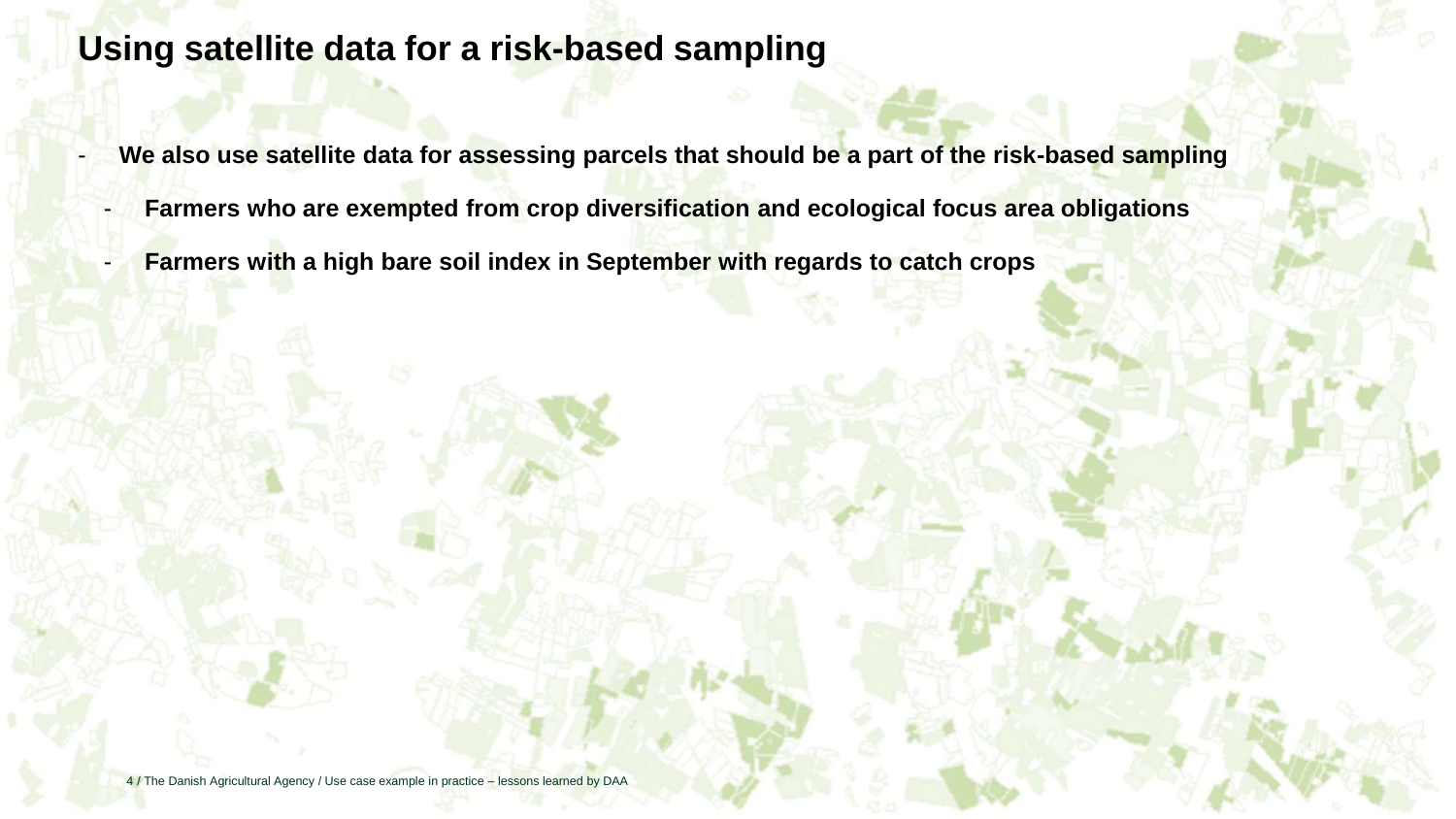# **Markers from external collaborators Crop classification**



**Ploughing Harvest Mowing** 







### **Non-compliance classification**

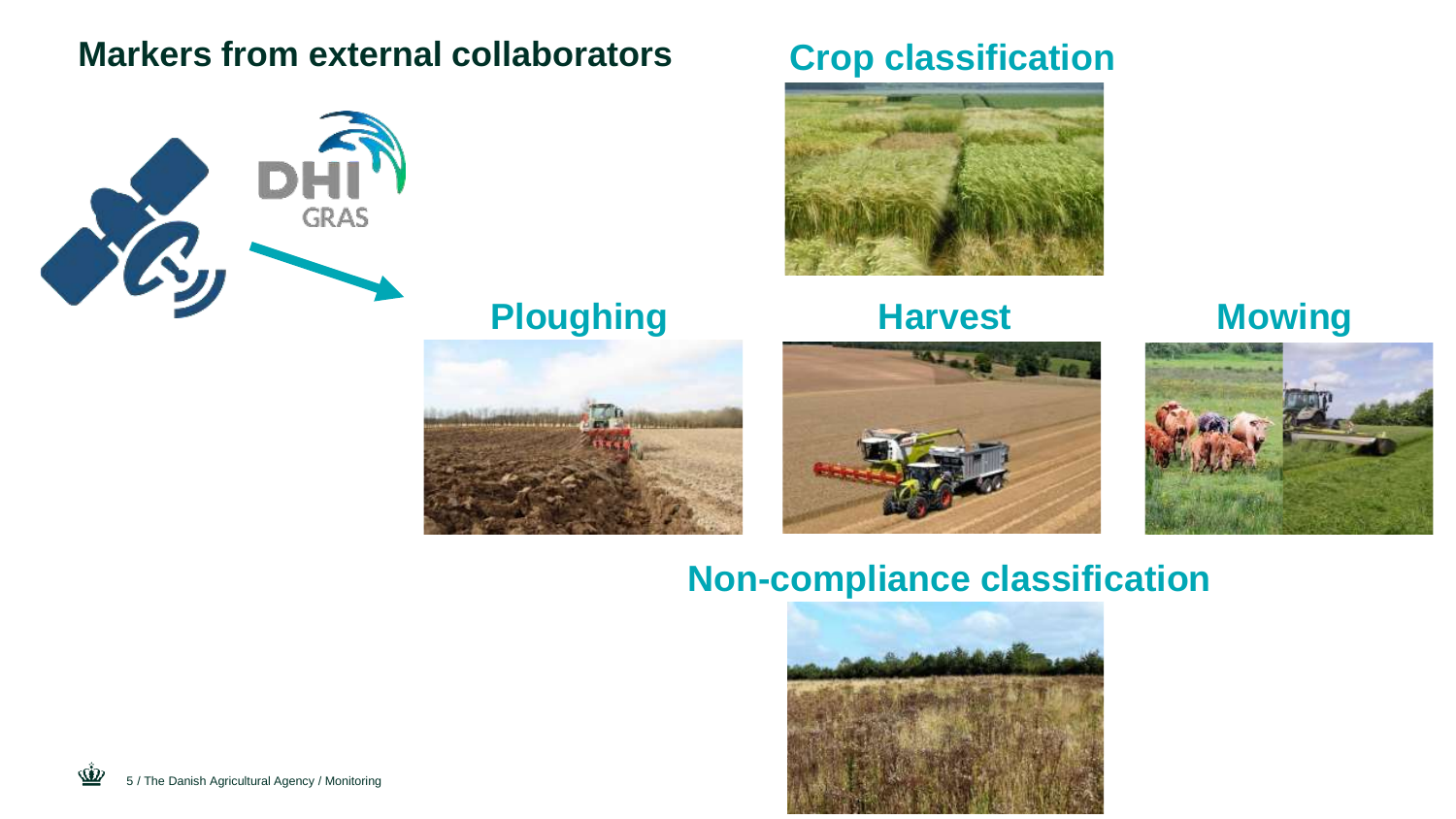### **Web viewer for visualization of results**

#### **Very useful when doing internal QA on results from supplier, explaining why a parcel is green/red, audits and AMS QA**

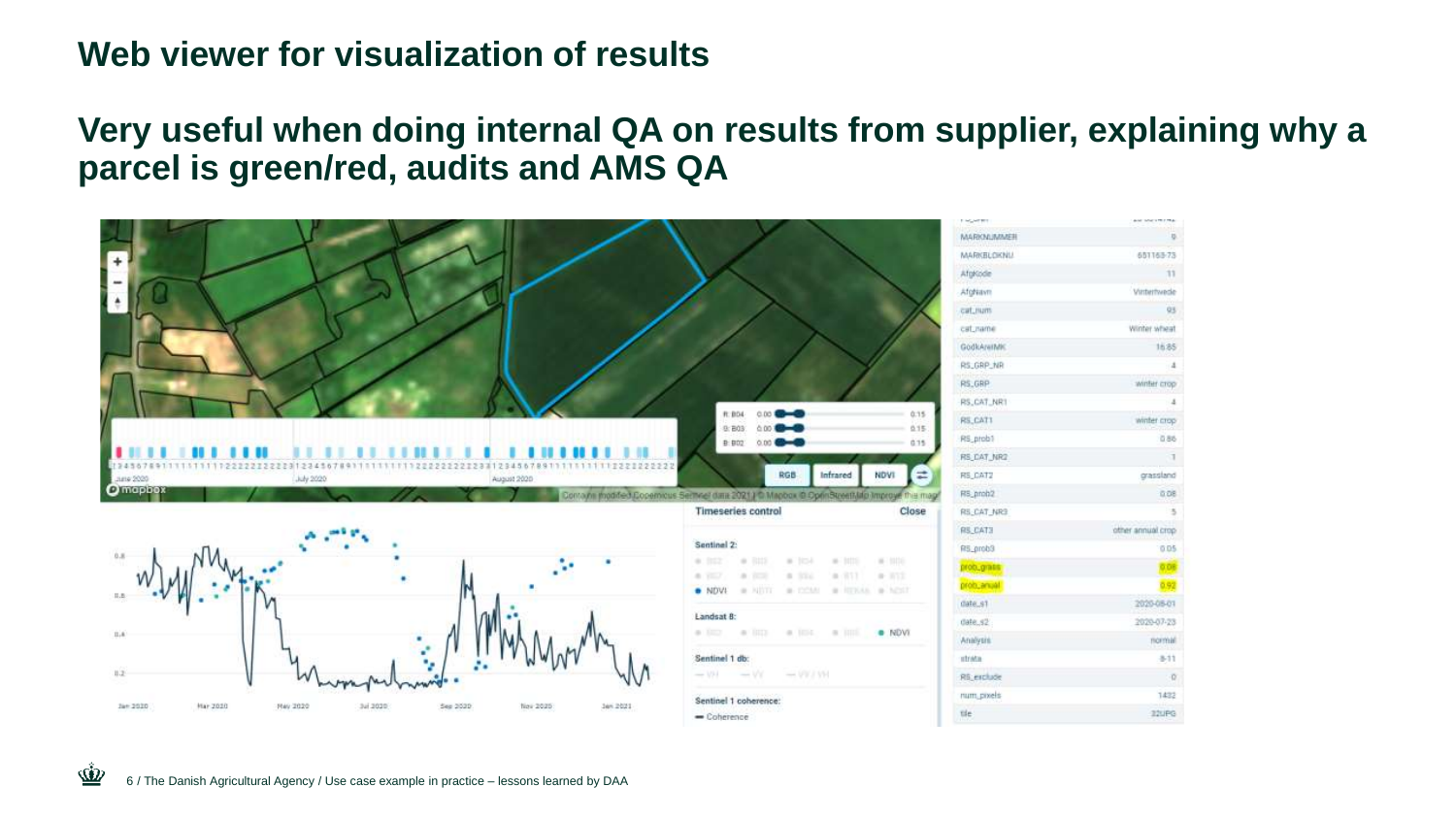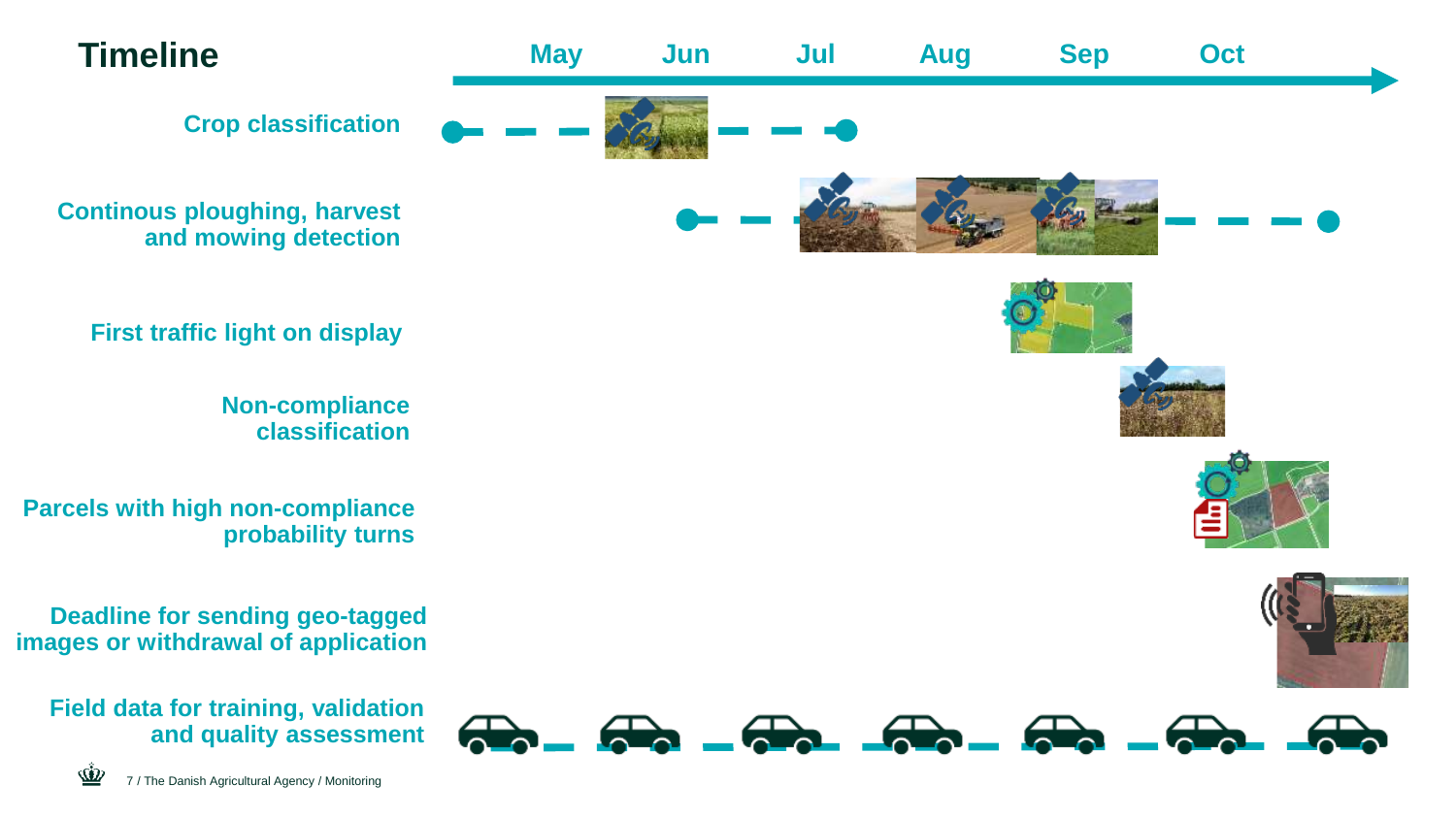## **Farmers trafic light and farmers pictures from hearing**



2021 500.000 parcels 473.000 parcels (94,7 %) 25.500parcels(5,1%) 900 parcels(0,2%)

2020 507.000 parcels 470.000 parcels (92,8%) 36.000 parcels (7,1%) 650 parcels (0,1%)



 $-144$ 

At M. R. F. A. E. Methodolph Jr., Mp. Mysterine A. M. Thereby Line Har Testator + 1972 1.8 .- 1. State of the 1.1 .- 2021. Permanent plan, memory address. 6,78.39

tractile 24.1. Itram eleme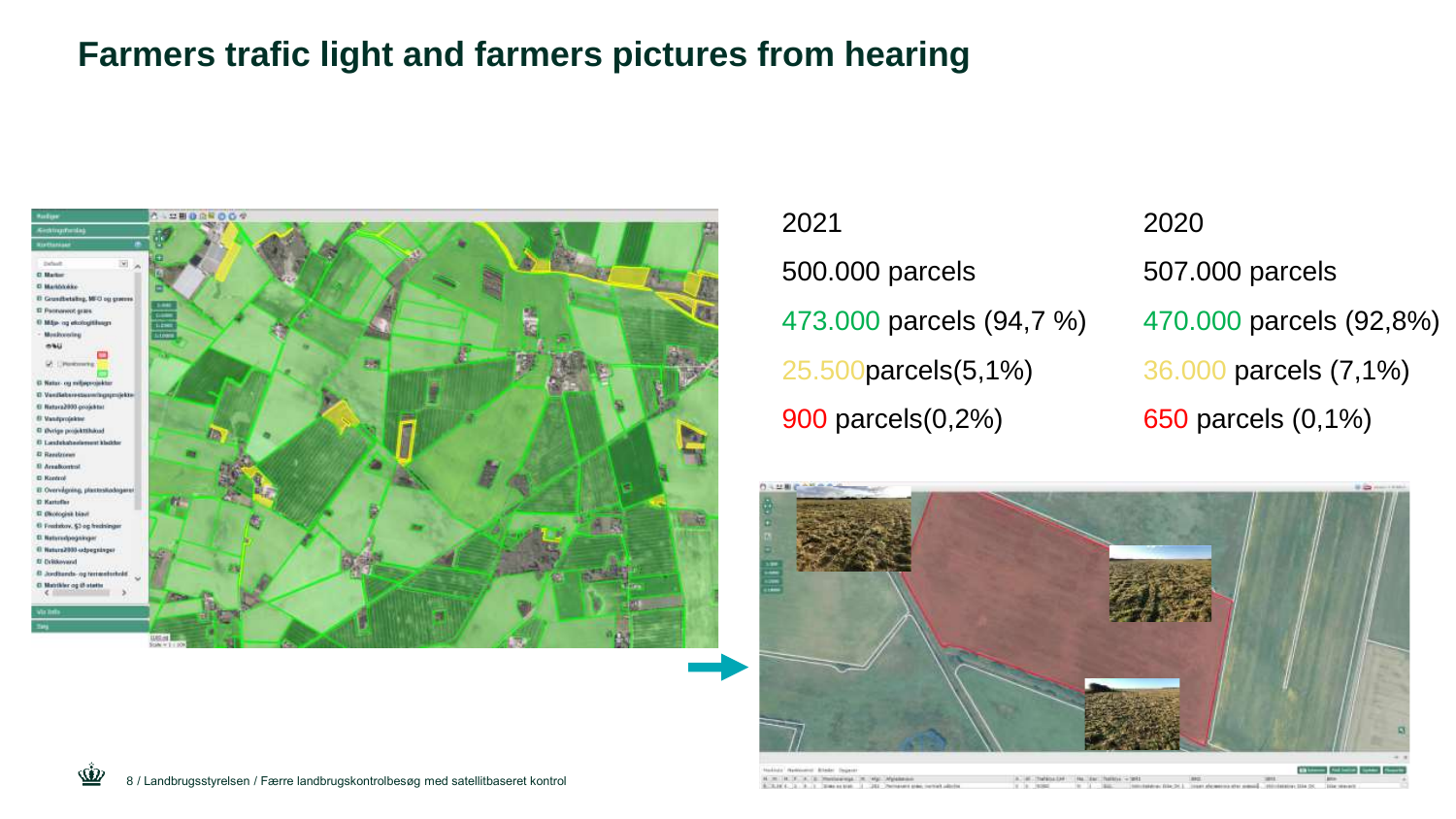# **CAP2020**

**AMS – makes monitoring mandatory** 

**DAA is working to develop monitorable echoscemes so markers can be used for AMS – challenging**

**DAA will be using contractor also when implementing the new CAP (AMS)**

**Beneficial to collaborate with knowledgeable and experienced partner. Both in terms of good quality results but also to discuss potential solutions**

**Concerns regarding georeferenced pictures and a massive back office load**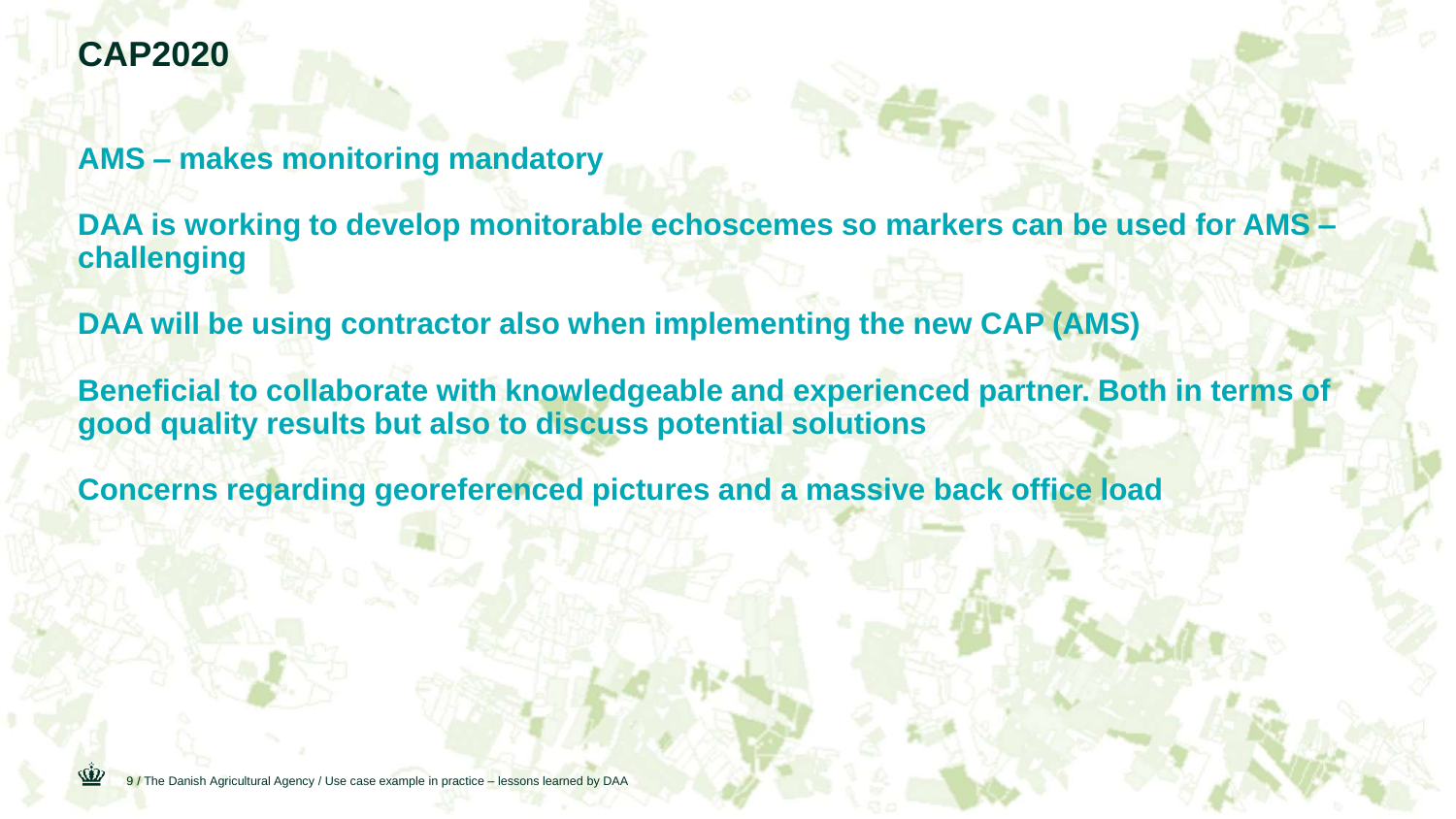# **Ongoing challenges: Grassland and fallow**







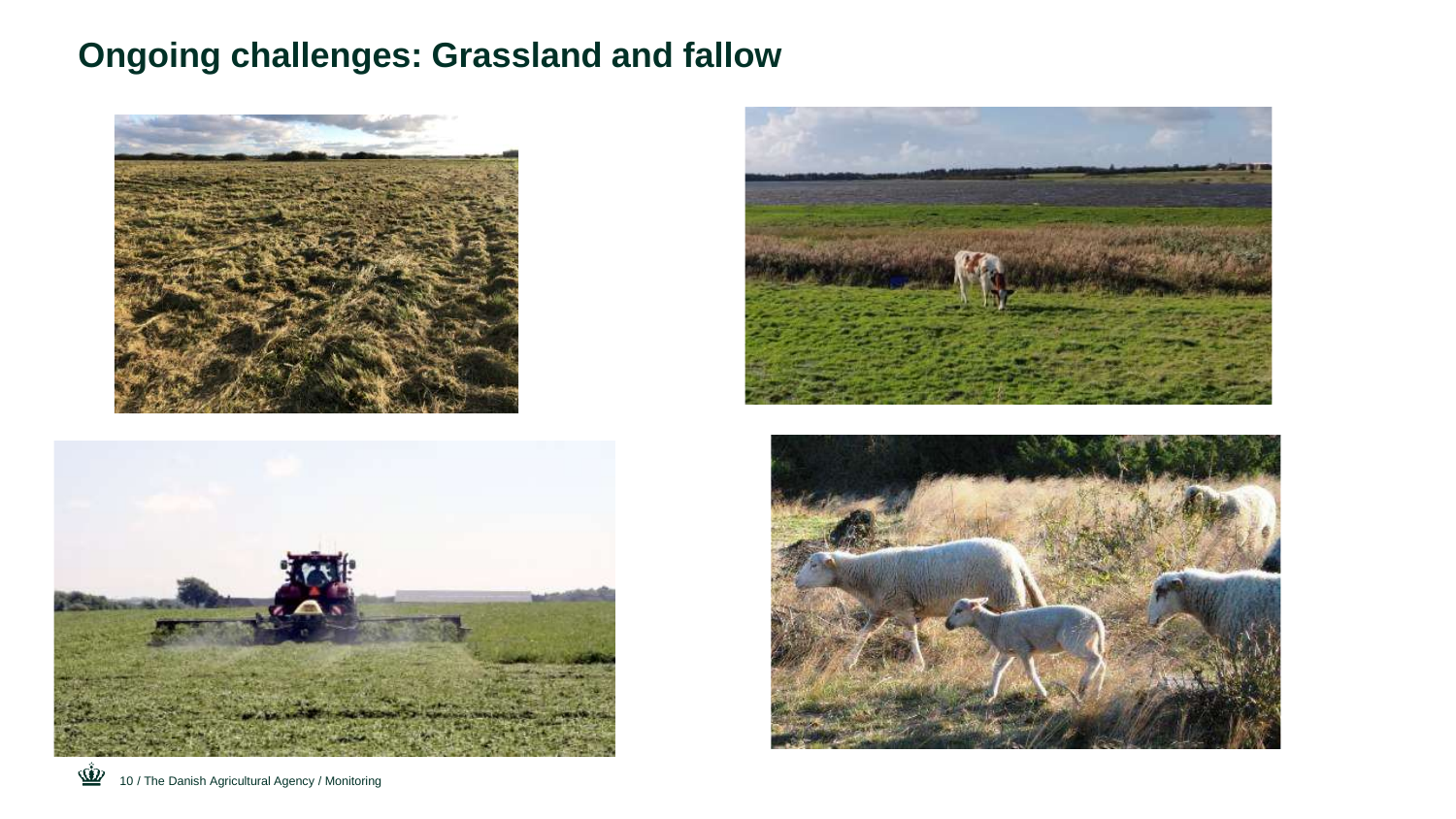# **Ongoing challenges: Small parcels**

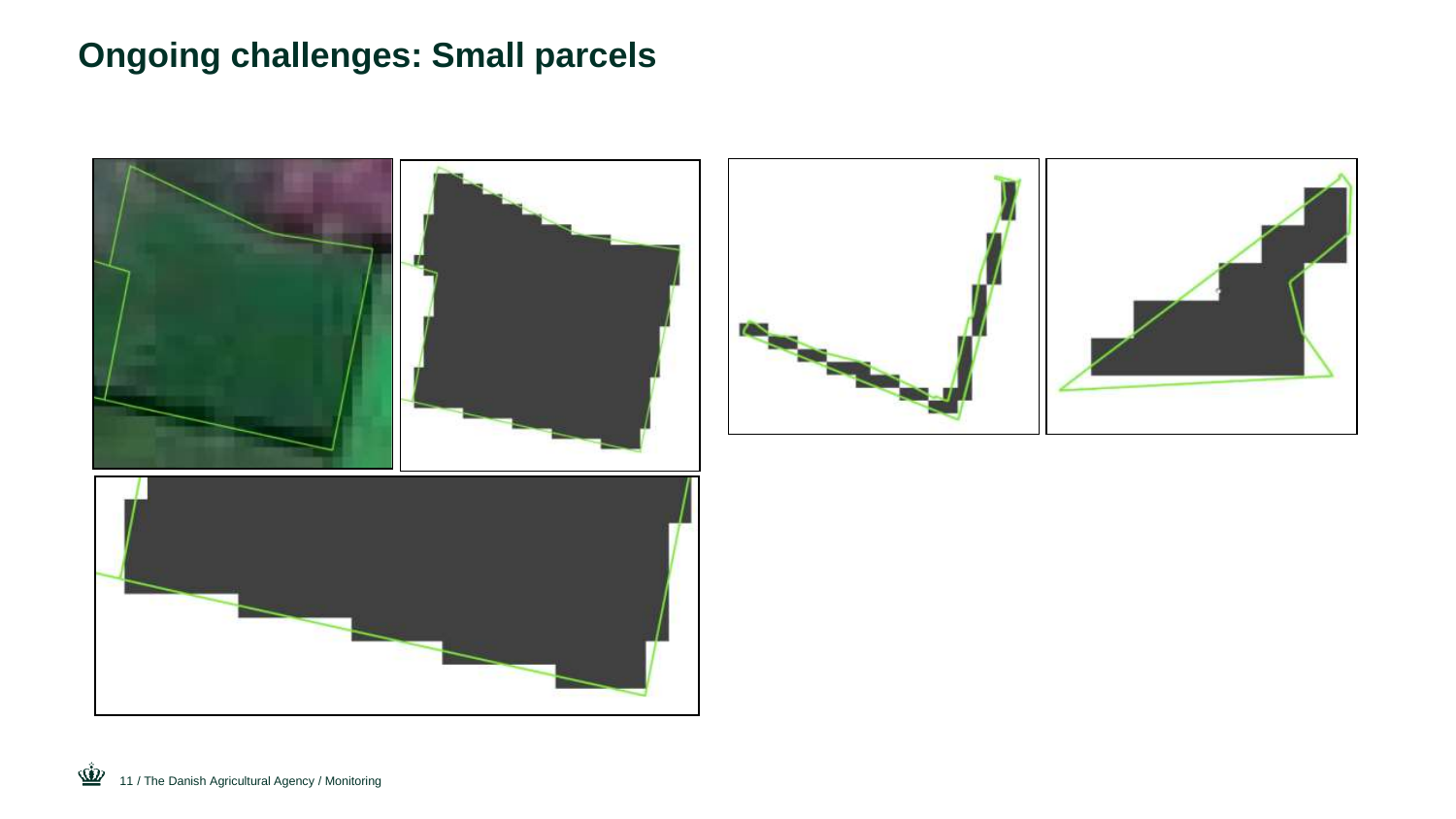### **Ongoing challenges: Small crop classes – will we end up with a lot of georeferences pictures in the new AMS?**

|                              | user's accuarcy | producer's accuarcy |
|------------------------------|-----------------|---------------------|
| Alfalfa                      | 0.80            | 0.50                |
| Beans                        | 0.80            | 0.87                |
| Beets                        | 0.88            | 0.87                |
| Browntop and creeping bent   | 1.00            | 0.67                |
| Cabbage                      | 0.64            | 0.49                |
| Carrot                       | 0.57            | 0.76                |
| Celery                       | 0.41            | 0.35                |
| Chrysanthemum Garland, seeds | 0.20            | 0.08                |
| Clover                       | 0.86            | 0.79                |
| Cocksfoot seed               | 0.96            | 0.88                |
| Flax                         | 0.88            | 0.58                |
| Giant pumpkin                | 0.34            | 0.46                |
| Grasslands                   | 0.96            | 0.95                |
| <b>Hemp</b>                  | 0.97            | 0.68                |
| Herbs and plants             | 0.28            | 0.27                |
| Kentucky bluegrass seed      | 0.94            | 0.91                |
| Lettuce                      | 0.59            | 0.68                |
| Maize                        | 0.86            | 0.95                |
| Meadow fescue seed           | 0.93            | 0.90                |
| Mix of cereals               | 0.44            | 0.47                |
| Mix of oil species & cereals | 0.37            | 0.40                |
| Onion                        | 0.80            | 0.62                |
| $n - -$                      | 0.55            | 0.75                |

Table 13-1 Accuracy statistics for task 10 - rare crop classification.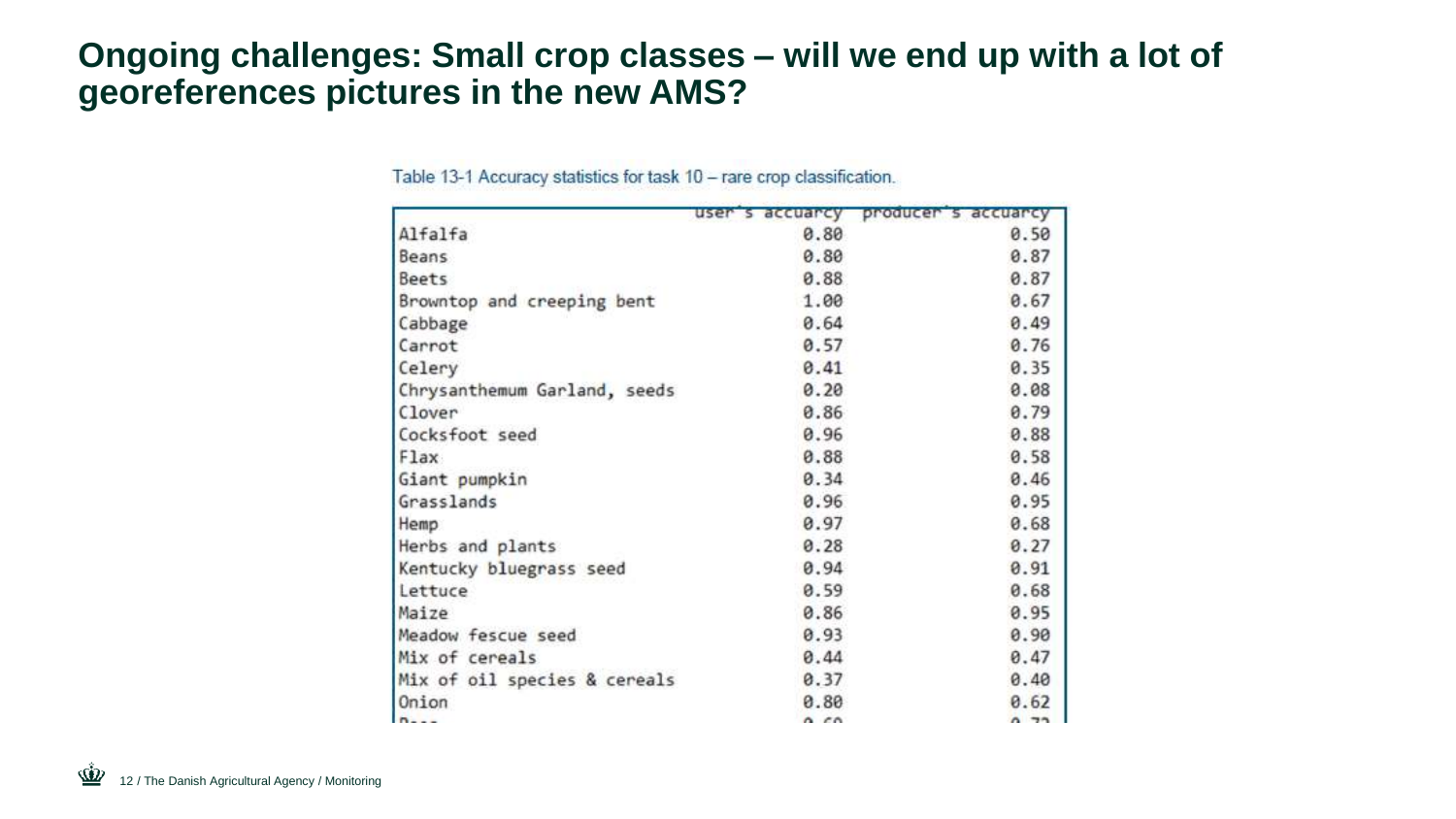### **Ongoing development: sub-parcel classification – potential problem when analyzing ineligible features on parcels in the future AMS**



|         | Attributes for Parcel ID: 55301496 |             |             |               |  |
|---------|------------------------------------|-------------|-------------|---------------|--|
|         | $\overline{2}$                     |             |             |               |  |
|         | 55301496                           |             |             |               |  |
|         | $7 - 0$                            |             |             |               |  |
|         | 693187-47                          |             |             |               |  |
|         | 2.75                               |             |             |               |  |
|         | 19-0048437                         |             |             |               |  |
|         | 25                                 |             |             |               |  |
|         | Winter rape                        |             |             |               |  |
|         | $\rm ^8$                           |             |             |               |  |
|         | Winter rape                        |             |             |               |  |
|         | $\frac{1}{2}$                      |             |             |               |  |
|         |                                    |             |             |               |  |
|         |                                    |             |             |               |  |
|         | Winter rape                        |             |             |               |  |
|         | nuil                               |             |             | Winter barley |  |
|         | O.                                 | Winter rape |             |               |  |
|         | normal                             | 0.99        |             | 0.25          |  |
|         |                                    |             |             |               |  |
|         | Winter barley                      |             |             |               |  |
|         | 0.25                               |             | Winter rape |               |  |
|         | Winter rye                         |             |             |               |  |
|         | 0.18                               |             | 0.72        |               |  |
|         | Grasslands                         |             |             |               |  |
|         | 0.12                               |             |             |               |  |
|         | $8 - 11$                           |             |             |               |  |
|         |                                    |             |             |               |  |
|         |                                    |             |             |               |  |
| pacity: |                                    |             |             |               |  |
|         |                                    |             |             |               |  |
| :bı     |                                    |             |             |               |  |
| sified  | Herbs and plants                   |             |             |               |  |
| ats.    | <b>Beets</b>                       |             |             |               |  |
| è.      | Winter rape                        |             |             |               |  |
| nes.    | Winter barley                      |             |             |               |  |
| arley   | Clover                             |             |             |               |  |
|         |                                    |             |             |               |  |